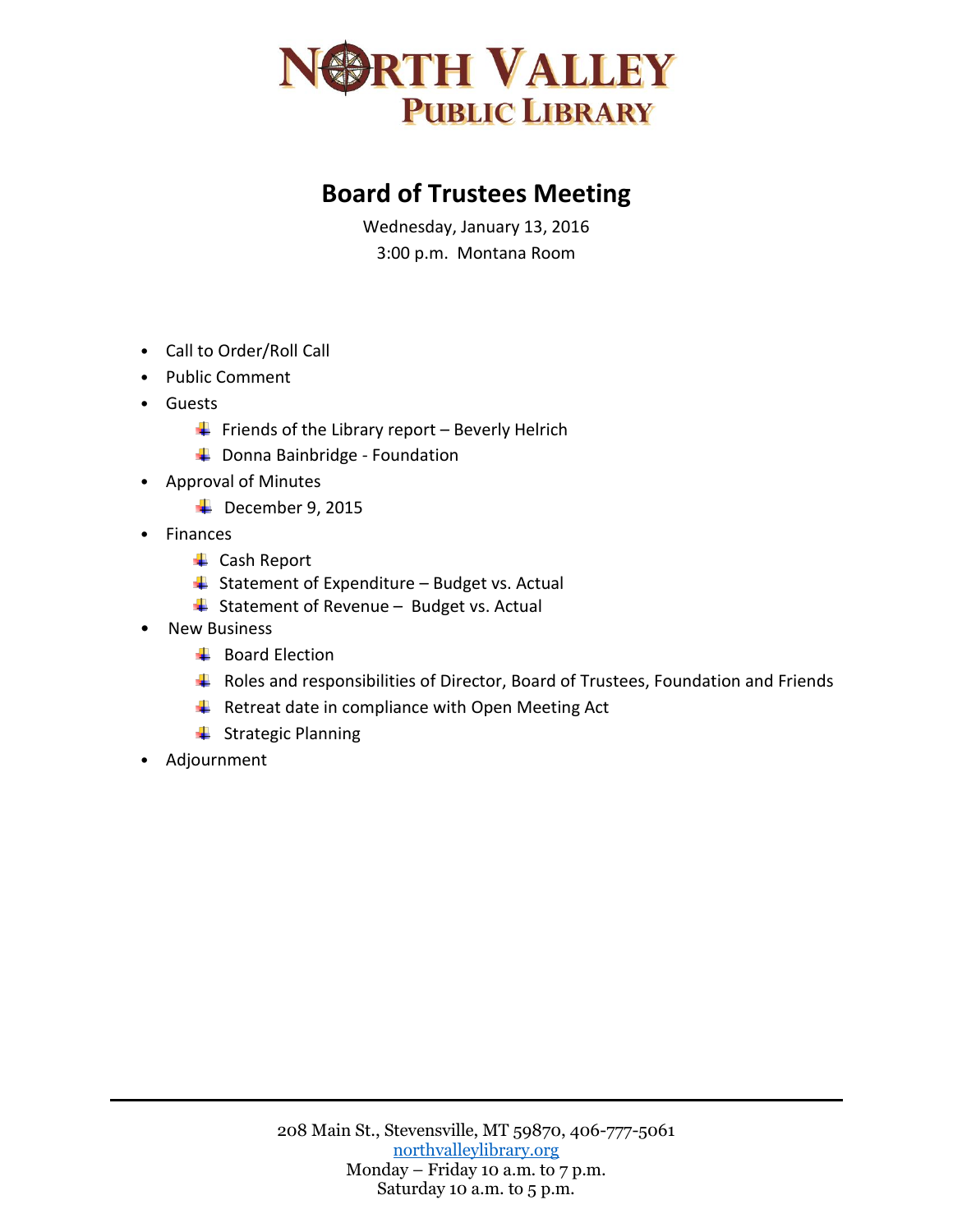## **North Valley Public Library Board of Trustees Meeting**

Wednesday January 13, 2016 3:00 p.m. NVPL Montana Room APPROVED 2-10-16

Attending:

Joanne Charbonneau, Board chairperson Patricia Meakin, Board member Meghan Hanson, Board Member Victoria Howell, Board Member Denise Ard, Library Director Leon Theroux, Guest

Joanne called the meeting to order at 3:05 p.m. Michael Higgins was not in attendance.

Friends Report: Bev was unable to attend but gave her report to Denise. 24 people came to the Friends Christmas party. Toba Winston sold her jewelry during the party as a fund raiser and donated \$311.00. The Chocolates and Author's party will be Friday, March 18<sup>th.</sup> The theme this year will be commemorating the first pioneer settlement of Stevensville's in conjunction with the Founders Day 175<sup>th</sup> Anniversary.

Approval of Minutes: Joanne moved to approve last month's board minutes. Patricia seconded. The motion was unanimously approved.

Finances: Colleen has been paid up to date, except for projects she's working on at this time. Meghan, an Architect, said she is willing to look upstairs and assess.

Denise has the breakdown of Colleen Miller's labor vs supplies if the board wants that information. Joanne said the renovations turned out phenomenal for the low cost of labor. The electrician came in to do the final hookups and signed off on the electrical work.

Joanne moved to approve finances. Victoria seconded. The financial report was unanimously approved.

Board Election: Two positions are up for election on May 3rd, 2016. Filing is open until February 8<sup>th</sup>, 2016, and Oath of Candidacy forms are available. Michael Higgins and Meghan Hanson need to file if they want to stay on the board of trustees.

Foundation Report: Donna Bainbridge updated the board on the Foundation's status, including the grants for which she has applied. The Foundation website has been updated. She also gave a memorandum of understanding about how the relationship between the board and the Foundation works to be reviewed by the board.

Strategic Planning: Joanne stated that the board's interests and goals are about the big picture, not interfering with Friends, the Foundation or the management of the library and staff. They